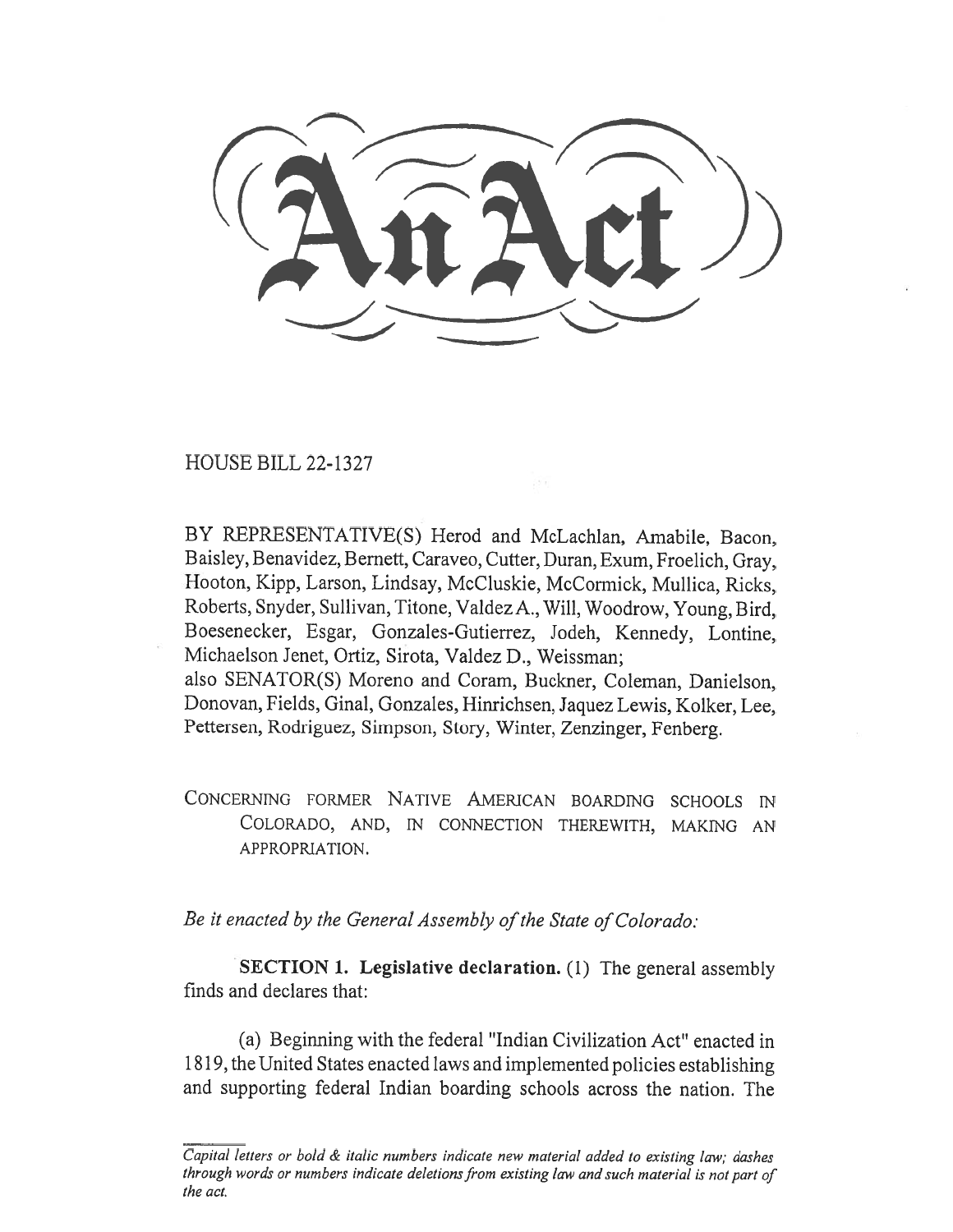purpose of federal Indian boarding schools was to culturally assimilate Native children by forcibly relocating them from their families and communities to distant residential facilities to suppress the children's identities, languages, and beliefs. For over 150 years, hundreds of thousands of Native children were taken from their communities. Over 350 federal Indian boarding schools existed in the United States. By 1926, nearly 83 percent of all Native children of school age were in boarding schools.

(b) Children at these boarding schools were subjected to the loss of their cultural identities, physical and sexual abuse, and forced labor, and suffered the effects of disease due to their confinement. Many children disappeared or lost their lives at these schools, and their bodies remain today in unmarked graves on the school grounds.

(c) The impact of the boarding schools on Native families has been immeasurable. Families lost their traditional language, parenting skills, and the ability to pass on Native culture and traditions.

(d) The trauma from federal Indian boarding schools crosses generational boundaries and the boarding school policy resulted in long-standing intergenerational trauma, cycles of violence and abuse, disappearance ofNative people, premature deaths, mental health disorders, and substance abuse in Native communities;

(e) In Colorado, there were at least four federal Indian boarding schools: The Teller Indian School in Grand Junction, the Southern Ute Boarding School in Ignacio, a boarding school in Towaoc operated by the federal bureau of Indian affairs, and the original Fort Lewis Indian School in Hesperus, Colorado;

(f) The Teller Institute and Fort Lewis College are currently operated by the state of Colorado and it is understood that Native children may have died at these schools and were buried on the school grounds;

(g) In order to heal from the generational trauma, we must confront the past and shed light on the hidden cruelty; and

(h) Fort Lewis College has been taking steps to recognize its place in this history and to find opportunities to raise awareness about what actually occurred at federal Indian boarding schools and to begin the

## PAGE 2-HOUSE BILL 22-1327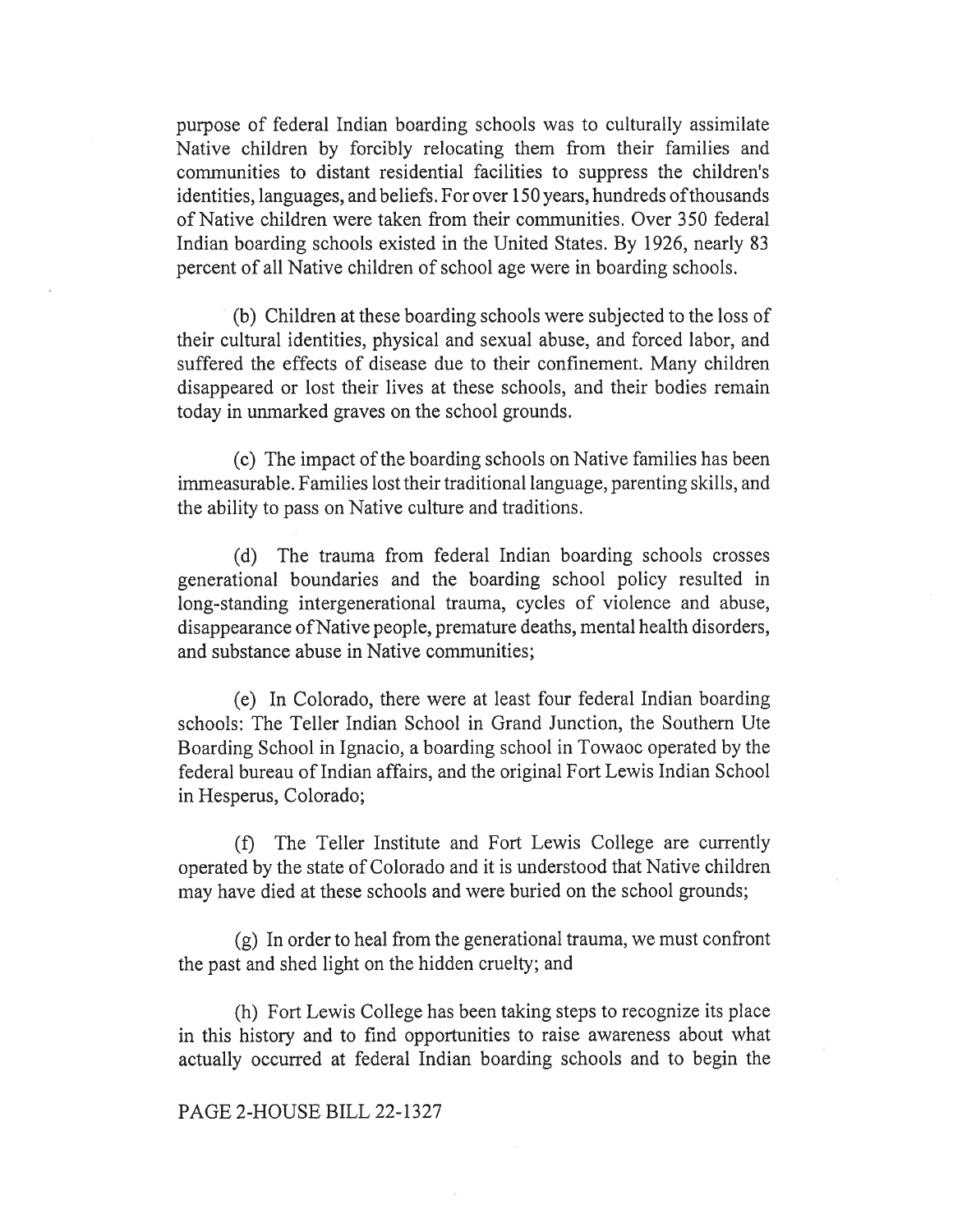process of healing.

(2) The general assembly therefore declares that it is in the interest of the state and its citizens to better understand and acknowledge Colorado's history with federal Indian boarding schools and develop a roadmap for education and healing.

SECTION 2. In Colorado Revised Statutes, add 24-80-216 as follows:

24-80-216. Federal Indian boarding school research program recommendations - definitions - repeal. (1) AS USED IN THIS SECTION, UNLESS THE CONTEXT OTHERWISE REQUIRES:

(a) "FEDERAL INDIAN BOARDING SCHOOL" MEANS A BOARDING SCHOOL FOR NATIVE AMERICAN YOUTH AUTHORIZED BY THE FEDERAL GOVERNMENT THAT WAS NOT LOCATED ON AN INDIAN RESERVATION.

(b) "PROGRAM" MEANS THE FEDERAL INDIAN BOARDING SCHOOL RESEARCH PROGRAM ESTABLISHED IN THIS SECTION.

(2) (a) THERE IS ESTABLISHED IN THE STATE HISTORICAL SOCIETY THE FEDERAL INDIAN BOARDING SCHOOL RESEARCH PROGRAM TO RESEARCH AND MAKE RECOMMENDATIONS TO PROMOTE COLORADANS' UNDERSTANDING OF THE PHYSICAL AND EMOTIONAL ABUSE AND DEATHS THAT OCCURRED AT AND IN RELATION TO FEDERAL INDIAN BOARDING SCHOOLS IN COLORADO, INCLUDING THE VICTIMIZATION OF, AND INTERGENERATIONAL IMPACTS ON, FAMILIES OF THE YOUTH FORCED TO ATTEND THE BOARDING SCHOOLS.

(b) IN ADDITION TO THE CONSULTATION WITH THE SOUTHERN UTE TRIBE AND THE UTE MOUNTAIN UTE TRIBE DESCRIBED IN THIS SECTION, THE SOCIETY SHALL CONSULT WITH THE COLORADO COMMISSION OF INDIAN AFFAIRS, ESTABLISHED PURSUANT TO SECTION 24-44-102, AND MAY CONSULT WITH ANY OTHER FEDERALLY RECOGNIZED INDIAN TRIBE.

(3) (a) AS PART OF THE PROGRAM, THE STATE HISTORICAL SOCIETY SHALL RESEARCH THE EVENTS, PHYSICAL AND EMOTIONAL ABUSE, AND DEATHS THAT OCCURRED AT THE FEDERAL INDIAN BOARDING SCHOOL AT FORT LEWIS, WHICH WAS KNOWN AS THE FORT LEWIS INDIAN SCHOOL,

PAGE 3-HOUSE BILL 22-1327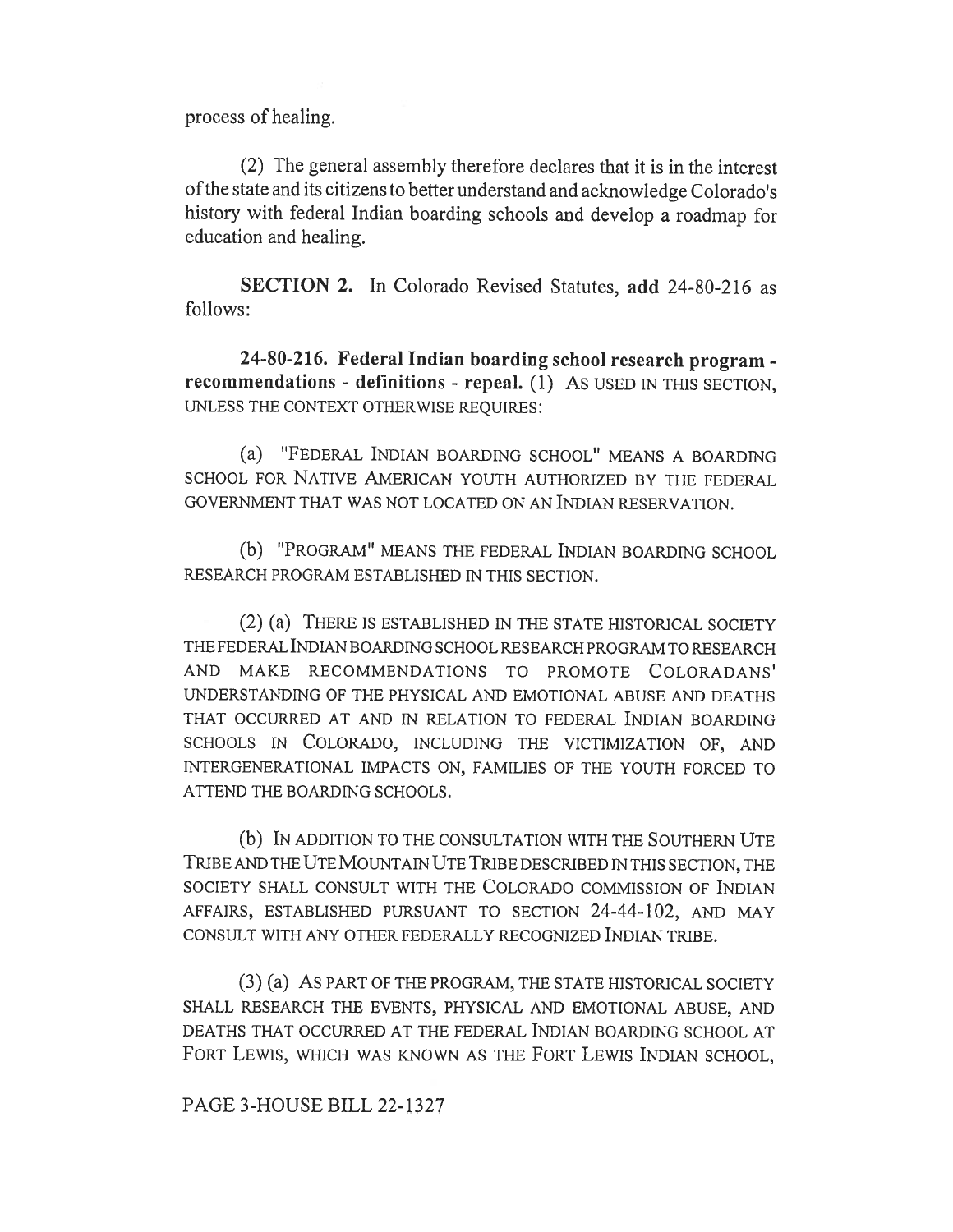INCLUDING THE VICTIMIZATION OF FAMILIES OF THE YOUTH FORCED TO ATTEND THE SCHOOL AND THE INTERGENERATIONAL IMPACTS OF THE ABUSE. THE SOCIETY SHALL CONDUCT THE RESEARCH DESCRIBED IN SUBSECTION (3)(c) OF THIS SECTION; PROVIDE THE COMMISSION, THE SOUTHERN UTE TRIBE, AND THE UTE MOUNTAIN UTE TRIBE WITH PERIODIC UPDATES ABOUT ITS RESEARCH; AND SHALL DELIVER A FINAL REPORT TO THE COMMISSION, THE SOUTHERN UTE TRIBE, AND THE UTE MOUNTAIN UTE TRIBE NO LATER THAN JUNE 30, 2023.

(b) (I) THE STATE HISTORICAL SOCIETY MAY ENTER INTO AN AGREEMENT WITH A THIRD-PARTY RESEARCH ENTITY TO CONDUCT PARTS OF THE RESEARCH DESCRIBED IN THIS SUBSECTION (3).

(II) IN DETERMINING WHETHER TO ENTER INTO AN AGREEMENT WITH A THIRD-PARTY RESEARCH ENTITY AND SELECTING A THIRD-PARTY RESEARCH ENTITY, THE SOCIETY SHALL ENSURE THAT THE SOCIETY AND ANY OTHER PARTY PERFORMING RESEARCH COLLECTIVELY HAVE:

(A) EXPERIENCE WORKING WITH INDIGENOUS COMMUNITIES;

(B) AN UNDERSTANDING OF NATIVE AMERICAN HISTORY AND CULTURE, INCLUDING THE BOARDING SCHOOL EXPERIENCE;

(C) NATIVE AMERICAN TEAM MEMBERS;

(D) AN UNDERSTANDING OF THE IMPACT OF TRAUMA AND HOW IT PASSES THROUGH GENERATIONS;

(E) ONE OR MORE TEAM MEMBERS WITH EXPERIENCE AS AN ARCHAEOLOGIST AT NATIVE AMERICAN SITES, INCLUDING THE PERFORMANCE OF HISTORICAL ARCHAEOLOGICAL INVESTIGATIONS;

(F) ONE OR MORE TEAM MEMBERS WITH EXPERIENCE IN FORENSIC ANTHROPOLOGY;

(G) EXPERIENCE WITH, OR MEANINGFUL UNDERSTANDING OF, THE FEDERAL "NATIVE AMERICAN GRAVES PROTECTION AND REPATRIATION ACT", 25 U.S.C. SEC. 3001 ET SEQ., OR SIMILAR LEGISLATION;

(H) EXPERIENCE IN THE USE OF GEOSPATIAL TECHNOLOGY, GROUND

PAGE 4-HOUSE BILL 22-1327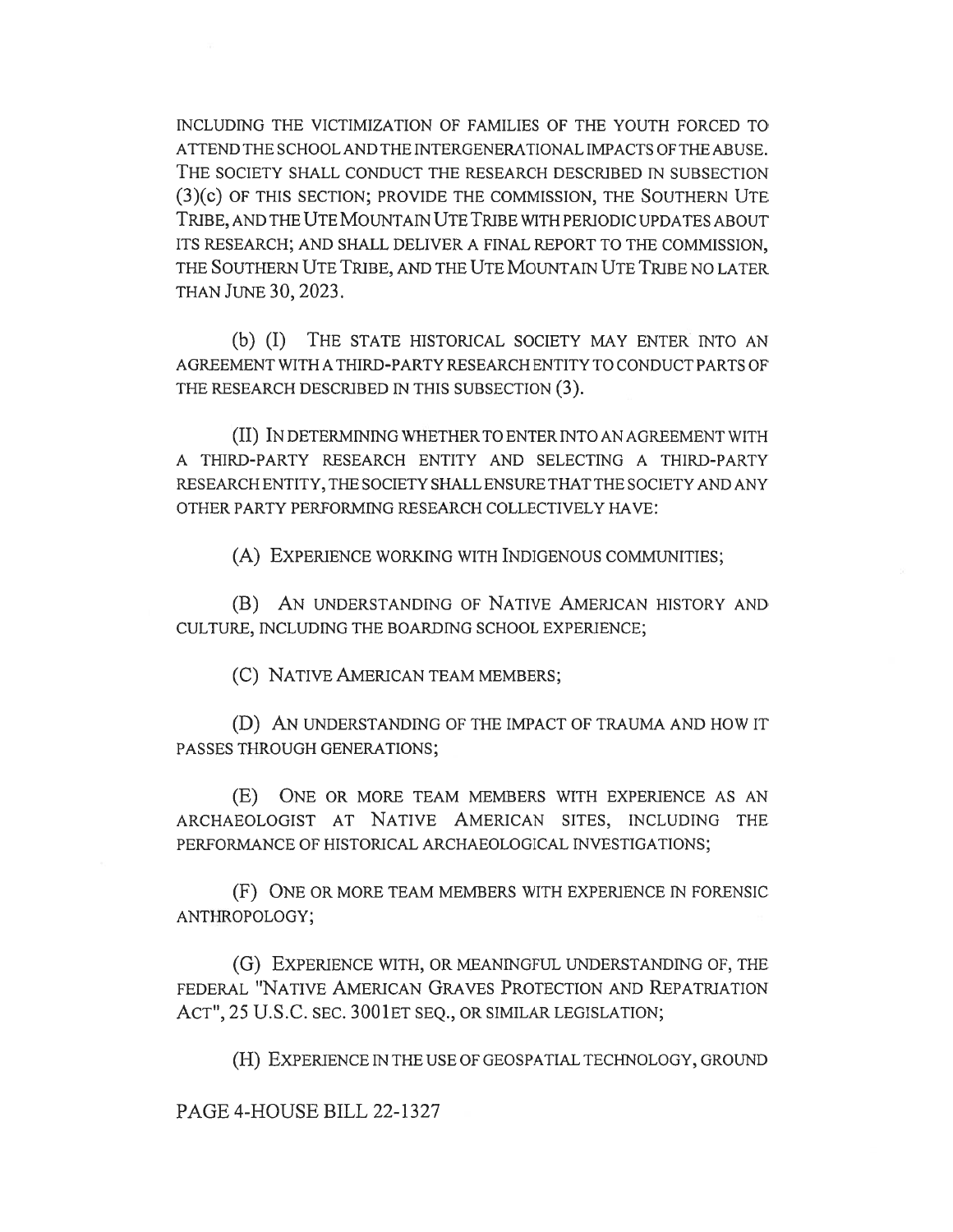PENETRATING RADAR, MAPPING, AND OTHER RESOURCES THAT MAY BE UTILIZED IN THE IDENTIFICATION OF UNDERGROUND BURIAL SITES;

(I) EXPERIENCE IDENTIFYING HUMAN REMAINS AND DISINTERMENT; AND

(J) EXPERIENCE INTERVIEWING VICTIMS OF TRAUMA.

(c) THE SOCIETY SHALL, AT A MINIMUM:

(I) CONDUCT RESEARCH NECESSARY TO MORE ACCURATELY ESTIMATE THE NUMBER OF DEATHS AT THE FEDERAL INDIAN BOARDING SCHOOL AT FORT LEWIS;

(II) IDENTIFY AND MAP GRAVES OF NATIVE AMERICAN STUDENTS BURIED AT THE FEDERAL INDIAN BOARDING SCHOOL AT FORT LEWIS AND OFF-CAMPUS CEMETERIES BY USING RESEARCH METHODS DETERMINED DURING CONSULTATION WITH THE SOUTHERN UTE TRIBE AND THE UTE MOUNTAIN UTE TRIBE;

(III) REVIEW EXISTING RESEARCH AND CONDUCT NEW RESEARCH AS NEEDED ON EXISTING RESOURCES AND MATERIALS TO REVEAL NATIVE AMERICAN STUDENT VICTIMS AT THE FEDERAL INDIAN BOARDING SCHOOL AT FORT LEWIS;

(IV) REVIEW WRITTEN AND RECORDED HISTORY AND ORAL HISTORY DESCRIBING THE EXPERIENCES AND TRAUMA OF STUDENTS ATTENDING THE FEDERAL INDIAN BOARDING SCHOOL AT FORT LEWIS AND THEIR FAMILIES; AND

(V) INTERVIEW THOSE WITH KNOWLEDGE OF THE EXPERIENCES AND TRAUMA EXPERIENCED BY NATIVE AMERICAN STUDENTS ATTENDING THE FEDERAL INDIAN BOARDING SCHOOL AT FORT LEWIS AND THE EXPERIENCES, INCLUDING INTERGENERATIONAL TRAUMA, OF THE STUDENTS' FAMILIES AND DESCENDANTS.

(4) (a) AFTER THE STATE HISTORICAL SOCIETY DELIVERS THE FINAL REPORT ON ITS RESEARCH, IT SHALL FACILITATE CONSULTATION WITH THE COMMISSION, THE SOUTHERN UTE TRIBE, AND THE UTE MOUNTAIN UTE TRIBE TO DEVELOP RECOMMENDATIONS NECESSARY TO BETTER

PAGE 5-HOUSE BILL 22-1327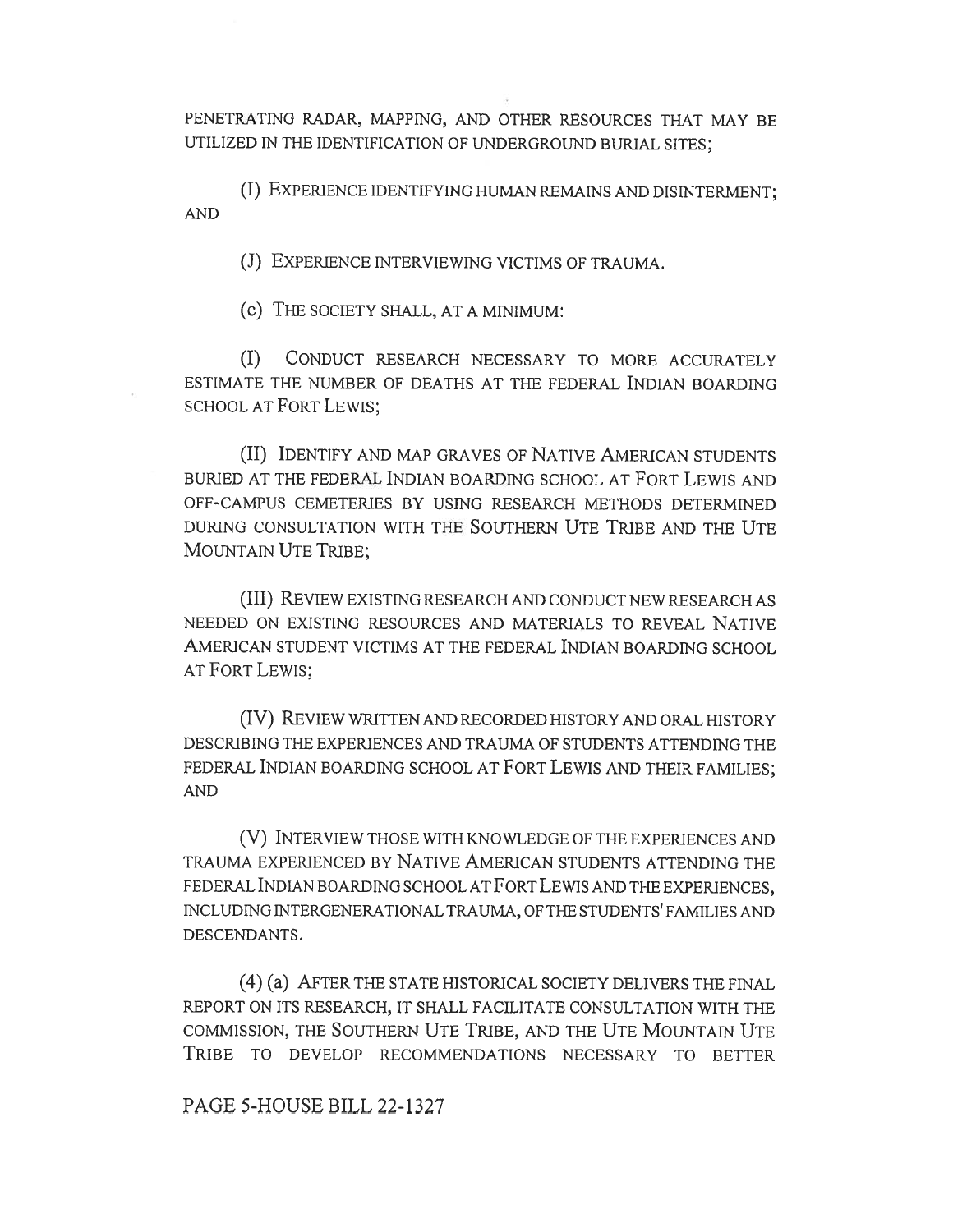UNDERSTAND THE ABUSE THAT OCCURRED AT, AND IS RELATED TO, FEDERAL INDIAN BOARDING SCHOOLS AND TO SUPPORT TRIBAL MEMBERS HEALING FROM THE EFFECTS OF THE ABUSE. IN DEVELOPING RECOMMENDATIONS, THE PARTIES SHALL CONSIDER INCLUDING RECOMMENDATIONS FOR NECESSARY IMMEDIATE ACTION, LONG-TERM GOALS, AND ANY LEGISLATION NECESSARY TO IMPLEMENT ANY OF ITS RECOMMENDATIONS. THE RECOMMENDATIONS MAY INCLUDE:

(I) A PROCESS FOR REPATRIATION OF ANY IDENTIFIED NATIVE AMERICAN REMAINS IN A CULTURALLY APPROPRIATE MANNER, AS DETERMINED FOLLOWING CONSULTATION WITH FEDERALLY RECOGNIZED INDIAN TRIBES;

(II) A PLAN TO PROVIDE SUPPORT AND SERVICES TO TRIBAL MEMBERS TO HEAL FROM THE INTERGENERATIONAL IMPACTS OF FEDERAL INDIAN BOARDING SCHOOLS AND THE RELATED SEPARATION OF FAMILIES;

(III) EDUCATION PROGRAMS TO MAKE THE PUBLIC AWARE OF INFORMATION LEARNED FROM THE RESEARCH CONDUCTED AS PART OF THE PROGRAM AND TO TEACH STUDENTS ABOUT THE HISTORY OF FEDERAL INDIAN BOARDING SCHOOLS IN COLORADO;

(IV) A PROCESS FOR TRANSFERRING BURIAL SITES TO TRIBAL OWNERSHIP;

(V) ALLOWING TRIBAL BLESSINGS TO OCCUR AT THE SITES OF FEDERAL INDIAN BOARDING SCHOOLS AND BURIAL SITES; AND

(VI) ANY ADDITIONAL POLICIES TO SUPPORT HEALING IN TRIBAL COMMUNITIES AND TO FURTHER DETERMINE THE EXTENT OF, ACKNOWLEDGE, AND EDUCATE COLORADANS ABOUT, THE ABUSE AND VICTIMIZATION OF STUDENTS AND FAMILIES RELATED TO THE OPERATION OF FEDERAL INDIAN BOARDING SCHOOLS.

(b) IN DEVELOPING THE RECOMMENDATIONS, THE SOCIETY, COMMISSION, THE SOUTHERN UTE TRIBE, AND UTE MOUNTAIN UTE TRIBE MAY CONSULT WITH ANY OTHER FEDERALLY RECOGNIZED TRIBE WHOSE CHILDREN MAY HAVE ATTENDED A FEDERAL INDIAN BOARDING SCHOOL IN COLORADO.

PAGE 6-HOUSE BILL 22-1327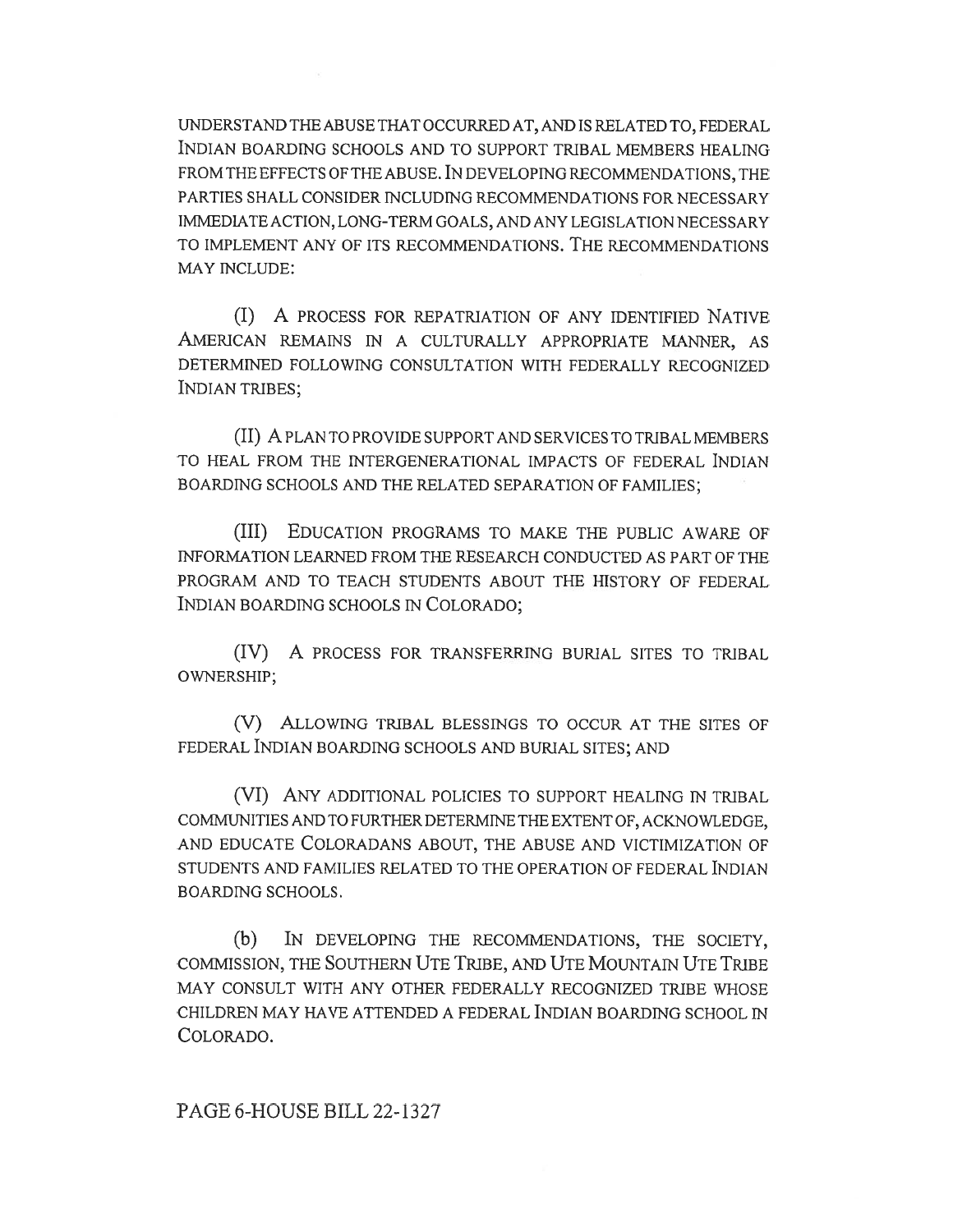(c) ON OR BEFORE SEPTEMBER 1, 2023, THE SOCIETY SHALL MAKE THE RECOMMENDATIONS AND A SUMMARY OF THE SOCIETY'S RESEARCH PUBLICLY AVAILABLE ON THE SOCIETY'S WEBSITE AND SHALL DELIVER A WRITTEN COPY OF THE RECOMMENDATIONS AND SUMMARY OF RESEARCH TO THE HOUSE OF REPRESENTATIVES JUDICIARY COMMITTEE AND THE SENATE JUDICIARY COMMITTEE, OR THEIR SUCCESSOR COMMITTEES, THE JOINT BUDGET COMMITTEE OF THE GENERAL ASSEMBLY, THE GOVERNOR'S OFFICE, ANY STATE AGENCY THAT IS THE SUBJECT OF A RECOMMENDATION, THE SOUTHERN UTE TRIBE, THE UTE MOUNTAIN UTE TRIBE, AND THE BOARD OF TRUSTEES FOR FORT LEWIS COLLEGE.

(5) THIS SECTION IS REPEALED, EFFECTIVE DECEMBER 31, 2023.

SECTION 3. In Colorado Revised Statutes, add 27-10.5-314 as follows:

27-10.5-314. Former Teller institute property. (1) EXCEPT AS DESCRIBED IN SUBSECTION (2) OF THIS SECTION, AS SOON AS EACH PERSON WHO WAS RECEIVING SERVICES ON THE EFFECTIVE DATE OF THIS SECTION AT THE FORMER TELLER INSTITUTE FEDERAL INDIAN BOARDING SCHOOL PROPERTY, NOW OWNED BY THE DEPARTMENT AND OPERATED AS A REGIONAL CENTER, IS TRANSITIONED TO A RESIDENCE OTHER THAN A RESIDENCE AT THE REGIONAL CENTER, THE DEPARTMENT SHALL VACATE THE PROPERTY AND SHALL SELL ALL OR A PORTION OF THE PROPERTY, OR TRANSFER ALL OR A PORTION OF THE PROPERTY, TO A STATE INSTITUTION OF HIGHER EDUCATION, A LOCAL GOVERNMENT, A STATE AGENCY, OR A FEDERALLY RECOGNIZED TRIBE IN COLORADO THAT IS IMPACTED BY THE OPERATION OF THE TELLER INSTITUTE.

(2) THE DEPARTMENT SHALL NOT SELL OR TRANSFER THE PROPERTY, OR ANY PORTION OF THE PROPERTY, UNTIL AFTER THE IDENTIFICATION AND MAPPING OF ANY GRAVES OF NATIVE AMERICAN STUDENTS BURIED AT THE FEDERAL INDIAN BOARDING SCHOOL THAT WAS LOCATED ON THE PROPERTY AND UNTIL AFTER THE DEPARTMENT, IN CONSULTATION WITH TRIBAL GOVERNMENTS, DEVELOPS A PLAN TO ACKNOWLEDGE THE ABUSE AND VICTIMIZATION OF STUDENTS AND FAMILIES RELATED TO THE OPERATION OF THE FEDERAL INDIAN BOARDING SCHOOL LOCATED ON THE PROPERTY.

SECTION 4. Appropriation. For the 2022-23 state fiscal year, \$618,611 is appropriated to the department of higher education for use by

## PAGE 7-HOUSE BILL 22-1327